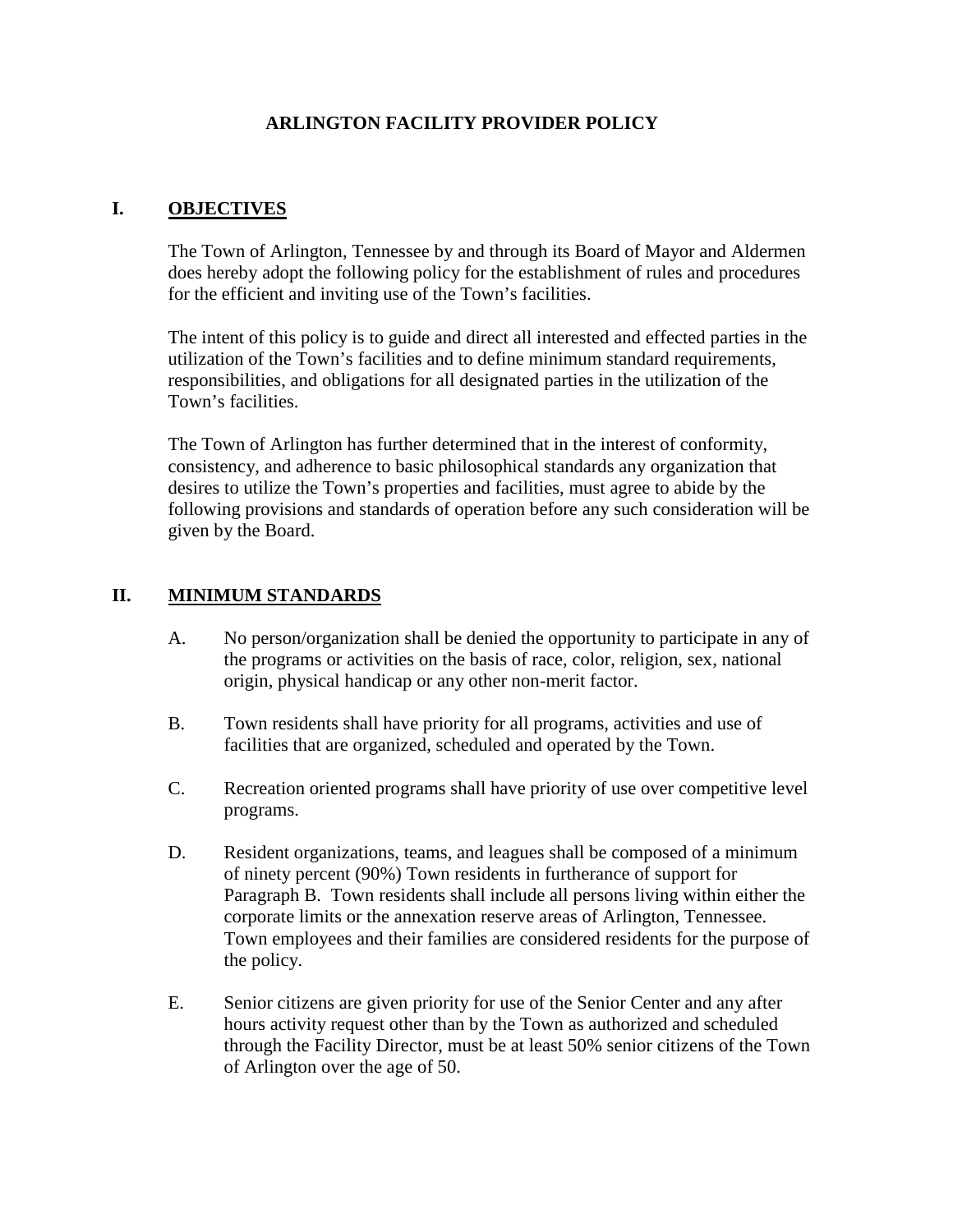- F. For the use of the Board Room at Town Hall priority is given to Town of Arlington Boards, Committees and Departments, Town of Arlington Homeowners Associations, Arlington Corporate Citizens, and local Sports Organizations for (sign ups only). **Use of this facility for any retail sales is prohibited.**
- G. All Town of Arlington Parks are open to the general public and are on a first come first serve basis except for scheduled league play of sports facilities as otherwise noted in this policy. **Activities such as pony rides, balloon bounces, carnival rides, bon fires, consumption of alcohol or any activity that could cause injury to people or additional liability on the part of the Town or damage to the property is prohibited.**

# **III. USE OF ATHLETIC AND OTHER TOWN FACILITIES**

It is the intent of the Town to offer its facilities in a fair and organized manner for use by organized League Athletic Providers, Civic Organizations, and Community Programs.

A. League

League is defined as a group of participants that are of the same age and gender whether they are multiple teams or only one team. (The exception to gender would be coed sports). One competitive team could constitute a league if there are no other participants within that age and gender group (i.e., competitive 9 year old boys, coeds under 8, girls under 10, etc.). Multiple teams also form a league provided they are playing within a certain age and gender group (i.e., 9-10 year old coeds, 13-15 year old girls, 15-18 year old boys). A league does not refer to a particular sports organization (i.e., GYAA, GASA, TSSAA, etc.).

- B. General Provisions of Use:
	- 1. Any organization or individual who fails to comply with these and all other rules, regulations, laws and ordinances pertaining to the Town's Facilities may be required to leave the facilities and/or forfeit any future rights to obtain permits for facility use.
	- 2. Any organization or individual who fails to turn over the facilities to another organization or individual who has a valid permit may forfeit any future rights to obtain permits for facility use.
	- 3. Any organization or individual holding a permit is responsible for keeping that designated facility/property and its surrounding area clear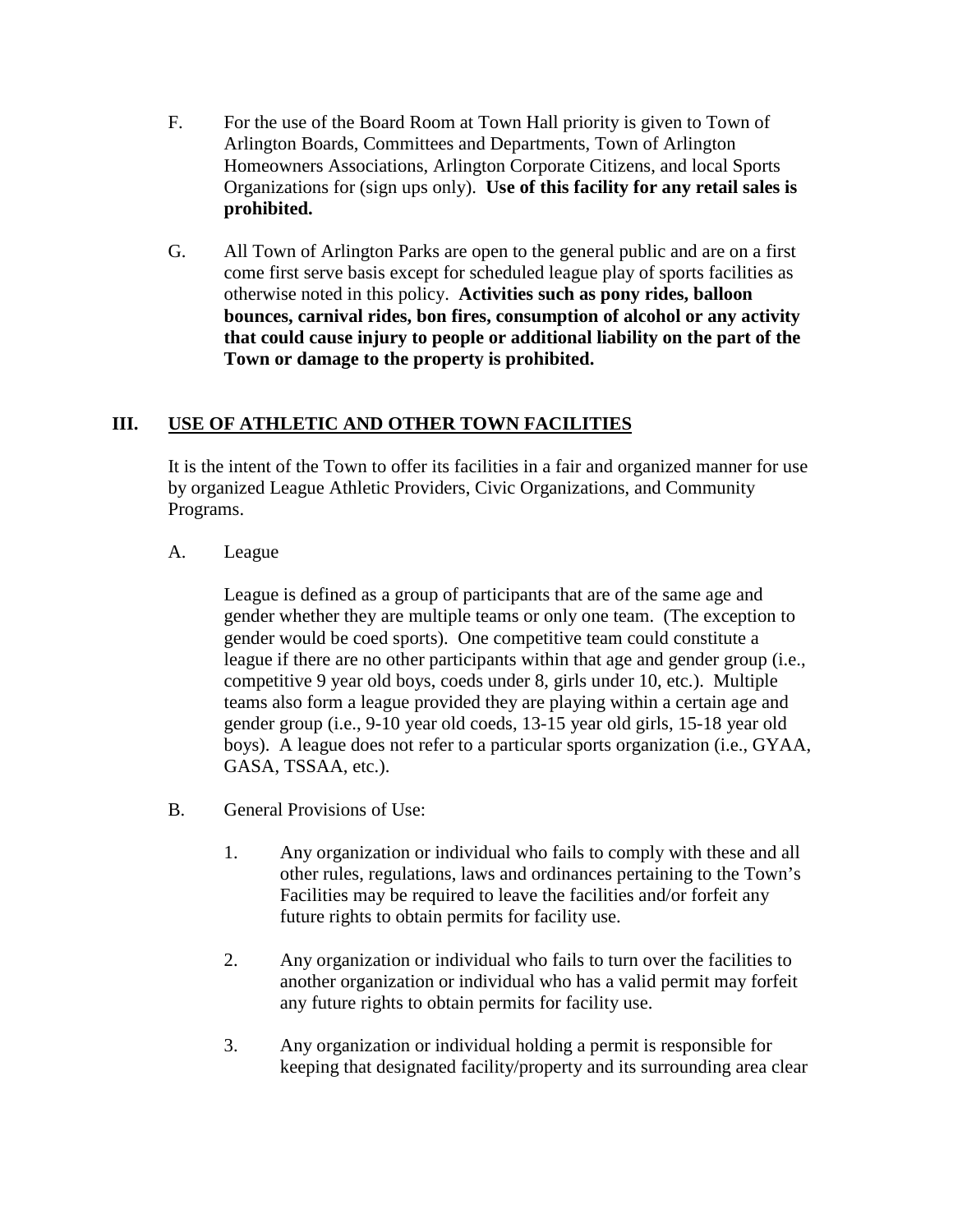from any trash and garbage that develops on the grounds regardless of its source and shall place all trash into containers.

- 4. Parking at the facilities shall be limited to designated parking spaces, and all unauthorized motorized vehicles are restricted to the designated parking area.
- 5. **No motor vehicles, bicycles or other similarly situated devices are allowed on the grass areas or ball fields unless specifically authorized in the permit issued for use.**

# **IV. REQUIREMENTS AND RESPONSIBILITIES**

The Town of Arlington, and permitted or authorized organizations, individuals or clubs will have certain duties and responsibilities in regards to the use of the Town's facilities. These are more specifically described below:

- A. The Town will provide:
	- 1. Facilities and maintenance of the facilities, fixed assets, lights, grass cutting, fences, restrooms, etc.
	- 2. Future facility planning, acquisition, and construction as projected and defined by the user within the parameter of established priorities and available resources.
	- 3. Aid and assistance in providing information to the public.
- B. The Town Administration Facilities Director will:
	- 1. Review and evaluate requests, from Organizers that request the use of any Town Facilities or Properties. Upon completion of evaluation and recommendation, the Town Board of Mayor and Alderman shall approve or disapprove a formal contractual agreement that will be entered into between the Organizer and the Town.
	- 2. The Town Administrator or responsible Facilities Director shall approve the season/date for each program, specifying beginning and ending dates of each season. The season shall be defined as the earliest practice date and the final event date. Other activities such as organizational meetings and tryouts may occur outside the defined season and are subject to availability.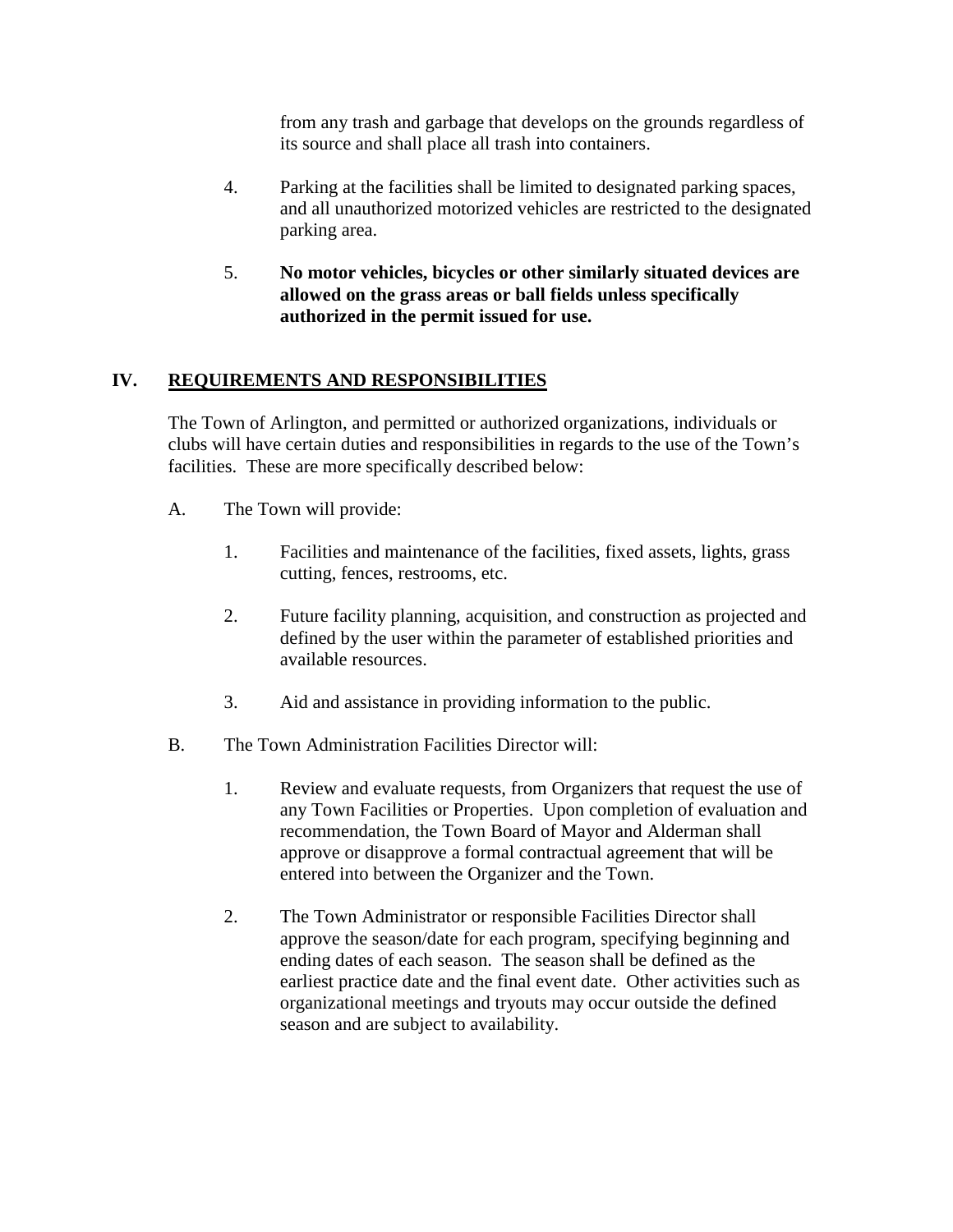- 3. Determine the playability of all Town Athletic Facilities due to rain or other environmental conditions, and if necessary, close the facilities to prevent injury to players and/or damage to facilities, and patrons.
- 4. Conduct, program and schedule programs that are requested by the approved Organizers. Priority consideration will be afforded to Resident Organizers in scheduling when at all possible.
- 5. Schedule and issue permits for practices, scheduled games, programs, and events.
- 6. Schedule times and issue permits for the use of concession facilities.
- 7. Inspect the concession facilities for damages and make a report to the Town Superintendent.
- 8. Provide the maintenance on the ball fields including dragging the infields and cutting the grass in the outfield.
- 9. Provide the maintenance on the fences around the ball fields.
- 10. Determine who is responsible to turn the ball field lights on and off for practices and scheduled games.
- 11. Have the authority to call the appropriate law enforcement agencies, if needed.
- 12. Provide assistance to Organizers upon request.
- C. Organizers
	- 1. An Organizer requesting use of Arlington facilities must submit the following to the Town Administration before a permit is issued:
		- A. Proposed schedule of events, programs and/or season dates. The schedule for sports shall include practices, games, tournaments, special events and weather related makeup games and any other activities that may be proposed. It must be submitted ninety (90) days in advance of the first day of the season.
		- B. Proposed sports program budget, detailing all income and expenditures projected for the program.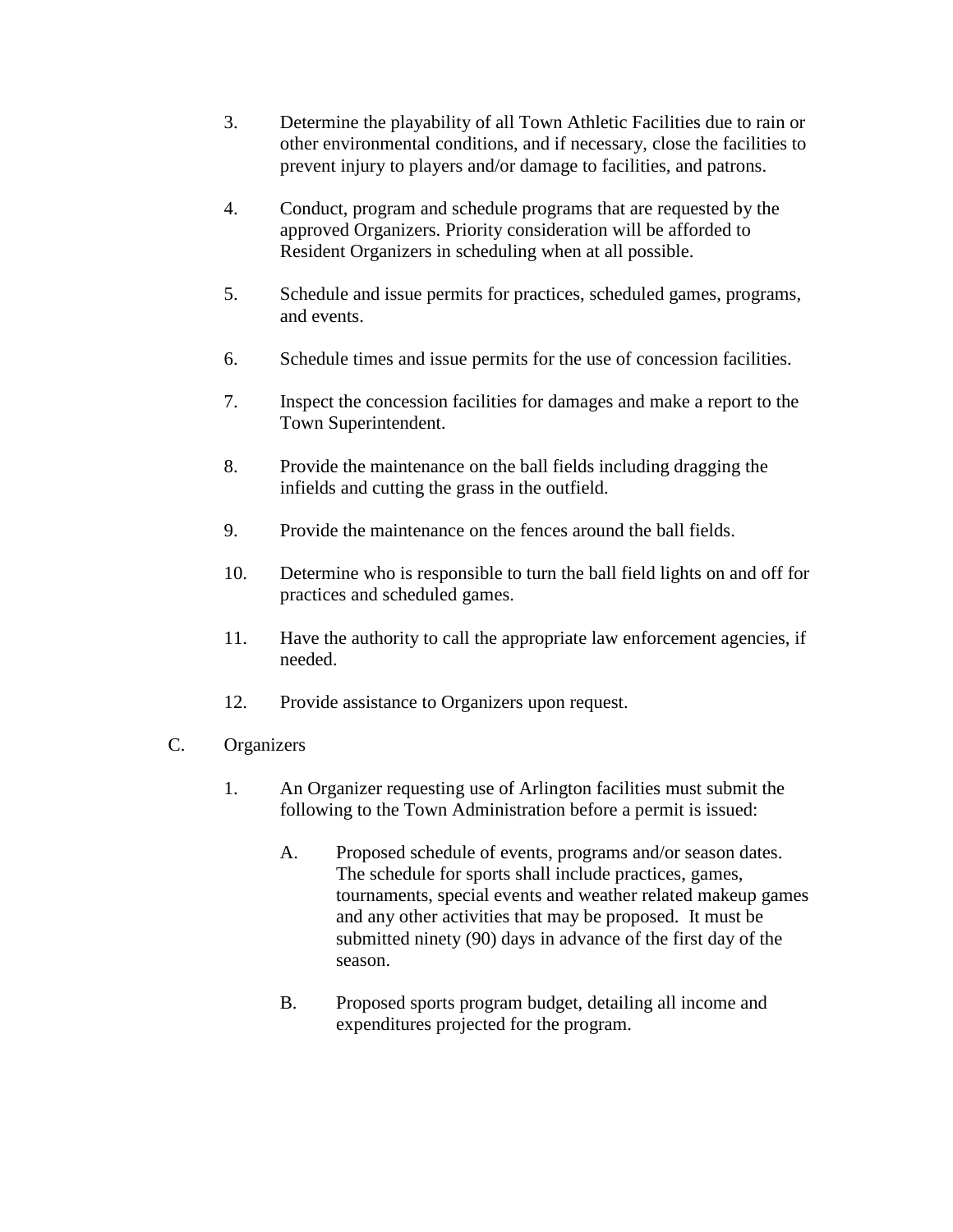- C. Complete listing of all Officers, Board of Directors and other responsible leaders of the organization with attendant addresses and telephone numbers.
- D. Proposed rules and regulations for the governance of the organization and the program.
- E. **Statement of intent from an authorized insurance carrier that required levels of public liability and accident insurance can and will be issued in the name of the organization and that the Town will be named as an additional insured party.**
- F. Name and phone numbers of all participants and a signed waiver to release the Town.

# **V. SCHEDULING OF EVENTS AND SESSIONS**

- A. The scheduling of the Facilities will be done by Town Administration or the Facilities Director. Organizations which consist of ninety (90%) percent Town residents will be afforded special consideration for priority in scheduling. However, this shall not be an absolute right of priority, but only a preference given by the Facilities Director.
- B. In the event of facility limitations, as determined by the Director, the following priority system will be utilized:
	- 1. Recreation youth programs shall have priority over youth competitive programs.
	- 2. Competitive/youth programs have priority over adult programs.
	- 3. Recreation adults have third priority for usage.
	- 4. High school sports have fourth priority.
	- 5. Competitive adults have fifth priority.
	- 6. Scheduled game permits will have priority over practice permits.
	- 7. Any conflicts should be brought to the Director for a resolution.
- C. Teams or persons who have not gone through the procedure of procuring a permit for a session may still use those fields for which no session has been scheduled. The use of such fields shall be on a first come first serve basis.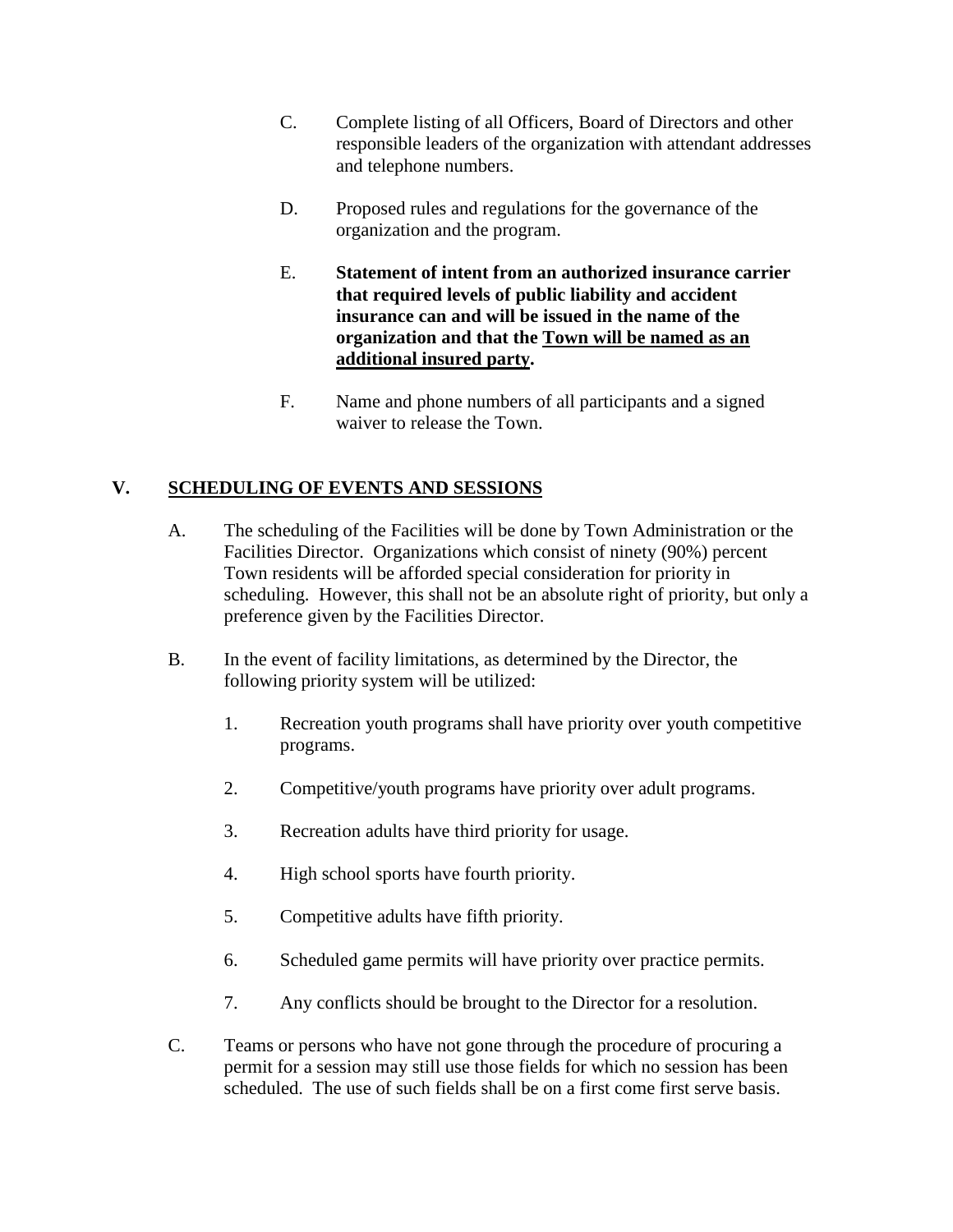However, lights will not be provided to those fields unless a permit is obtained.

# **IV. CONTRACTS BETWEEN ORGANIZERS AND ARLINGTON**

- A. The Town by and through the Board of Mayor and Aldermen may enter into a contract between the Town and any organization submitting a proposal for the use of Town facilities. The Director of the Facility may recommend each contract for acceptance or rejection by the Board after review of the organization's proposal.
- B. A copy of the Contract to be entered into between the Organization and the Town is attached hereto as Exhibit "A".
- C. The Town reserves the right to require reimbursement for the utility costs, employee costs, require per player fees or a facility use fee.

# **VII. OTHER PROVISIONS**

- A. The Board reserves the right to approve, modify, or reject any contract submitted for consideration.
- B. The Board reserves the right to modify and amend this policy when such revision is deemed necessary for the best interest of the Town.
- C. The Board may temporarily suspend any portion of this policy when it deems the enforcement of said policy is not in the best interest of the Town.
- D. Any variance to this policy must be submitted and recommended by either the Facilities Director or the Town Superintendent, or the Mayor to the Board of Mayor and Aldermen for approval.
- E. No part of this policy or any related agreements or contracts shall in anyway be construed as a limitation upon the Mayor and Board of Aldermen of the Town of Arlington, Tennessee in the modification or enactment of any policy, ordinance or legislation that they feel is in the best interests of the Town and citizens of Arlington, but that may either directly or indirectly effect any aspect of this policy.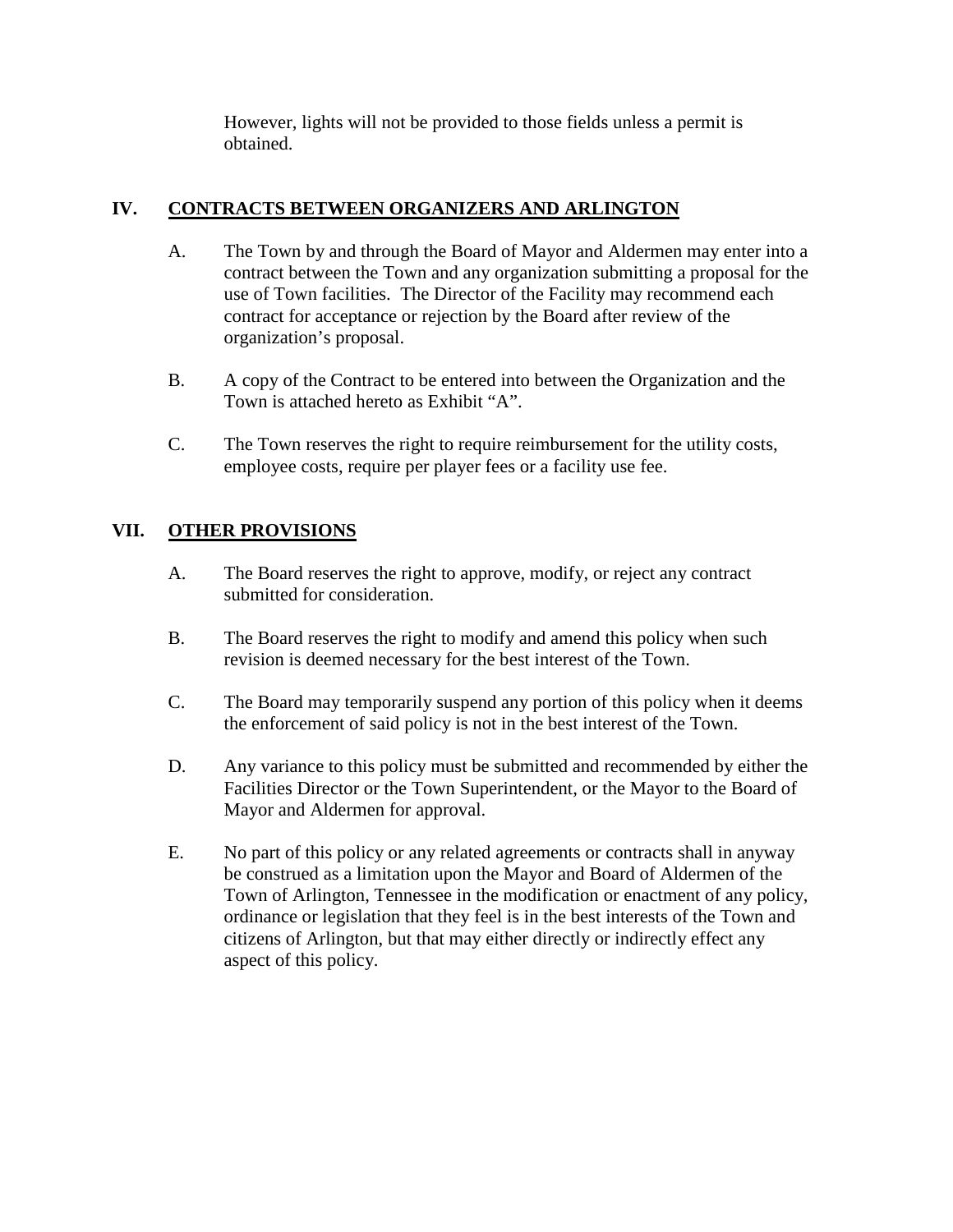# **LEASE AGREEMENT**

This Agreement, made and executed this \_\_\_\_\_\_\_ day of \_\_\_\_\_\_\_\_\_\_\_\_\_, 20\_\_\_, by and between the \_\_\_\_\_\_\_\_\_\_\_\_\_\_\_\_\_\_\_\_\_\_\_\_\_\_\_\_\_\_\_\_\_\_\_\_ hereinafter referred to as the Lessee and the **Town of Arlington, Tennessee** ("Landlord") and  $\alpha$  (collectively "Tenant") to provide as follows:

#### RECITALS:

 Landlord is the owner of land and improvements commonly known as \_\_\_\_\_\_\_\_\_\_\_\_\_\_\_\_\_\_\_\_\_\_\_\_\_\_\_\_\_\_\_\_\_\_\_\_\_, Arlington, Tennessee 38002 (the "Property").

 Landlord desires to lease the Property to Tenant, and Tenant desires to lease the Property from Landlord for the term, at the rental and upon the covenants, conditions and provisions herein set forth.

**THEREFORE**, in consideration of the mutual promises herein, contained and other good and valuable consideration, the parties intending to be legally bound agree as follows:

- **1. DATES: \_\_\_\_\_\_\_\_\_\_\_\_\_\_\_\_\_\_\_\_\_\_\_\_\_\_\_\_\_\_\_\_\_\_\_\_\_**
- **2. TERMS: Fees and Reimbursements**
- **3. LOCATION:** \_\_\_\_\_\_\_\_\_\_\_\_\_\_\_\_\_\_\_\_\_\_\_\_\_\_\_\_\_\_\_\_\_
- **4. EVENT:**

League play is for regularly scheduled interleague games and practices.

#### **5. CONCESSIONS:**

- A. The concessions at the Arlington Sports Complex are controlled by the Town through a lease with a private vendor. The Lessee shall secure all Federal, State, County, and City permits necessary. This shall include, but shall not be limited to, health permits and occupational licenses. The Lessee shall abide by all applicable laws, ordinances, and regulations: Federal, State, County, and Town and shall not use or permit the facility to be used for any unlawful, improper or offensive purposes whatsoever.
- B. Any concessions provided at events other than at the Arlington Sports Complex, where outside vendors are used must obtain a Special Event Business License, from Town Hall, for such sales.
- C. Any and all drink sales must be a product of the Coca-Cola Bottling Company. **COKE, DIET COKE, SPRITE, DR. PEPPER, BARQ'S**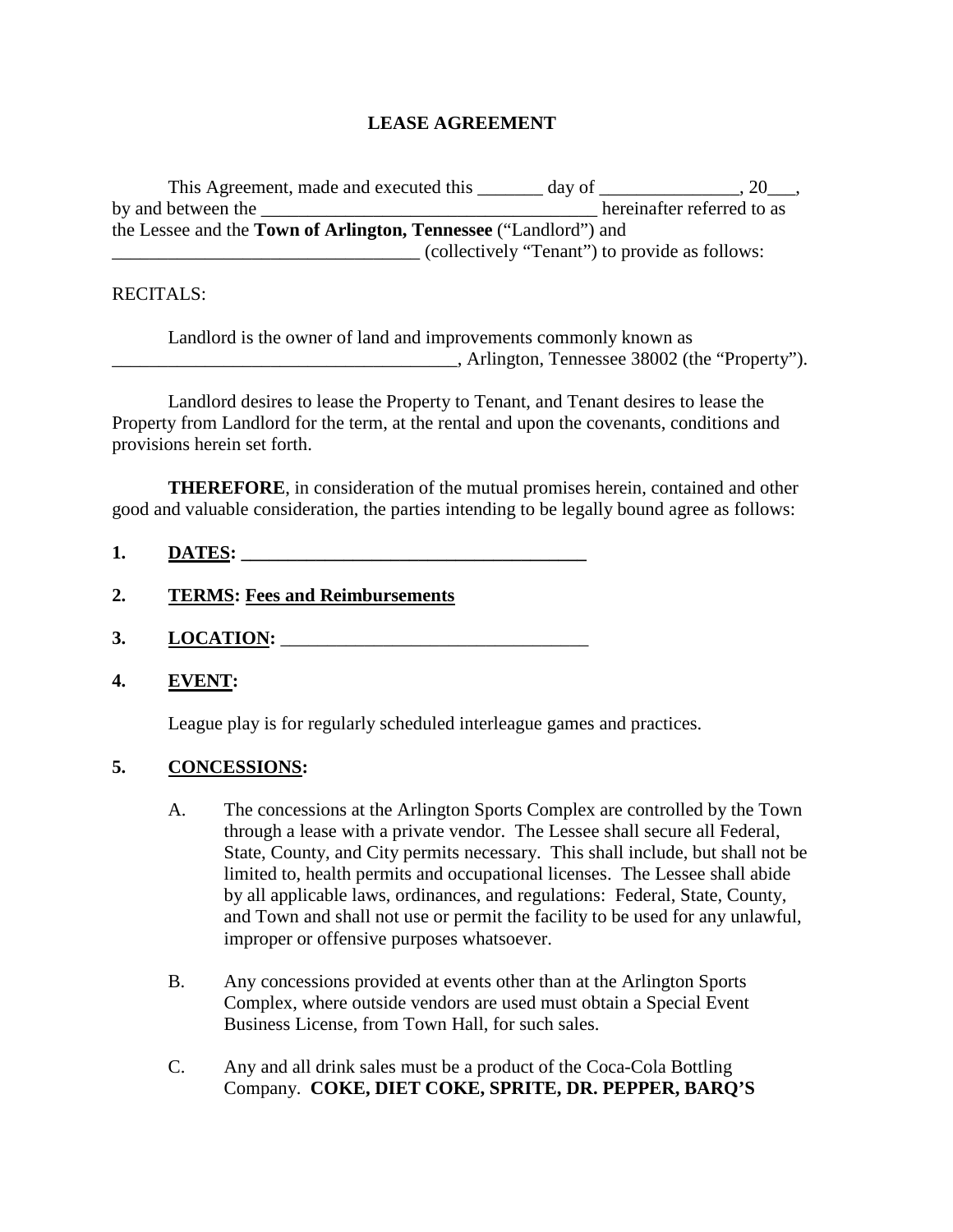#### **ROOT BEER, NESTEA, SURGE, MELLOW YELLOW, DASANI WATER, POWERADE AND FRUITOPIA.**

D. All **COKE** products purchased for resale, including cups, must be purchased in accordance with Town policy. The products must either be purchased from the Coca-Cola Bottling Company of Memphis or through the appropriate intermediary set forth by the Town.

# **6. PERMITTED USE**

- A. The Lessee shall be responsible to reimburse the Town for replacing equipment, other park property, or the grounds themselves. The Lessee shall be responsible for clean up. This shall include the ball fields, dugouts, concession area, all areas between the ball fields and parking lots and cleaning of restrooms. Failure to do so will result in additional costs incurred.
- B. The Property during the term of this Lease shall be used and occupied for Tenant's holding of \_\_\_\_\_\_\_\_\_\_\_\_\_\_\_\_\_\_\_\_\_\_\_\_\_ event on the property, except as set forth herein and for no other purpose or purposes without prior express and written consent of Landlord. Notwithstanding any provision herein, Tenant shall not use, nor allow any contestants to use the Property for any purpose in violation of any Federal, State or Municipal statue or ordinance, or any regulation, order or directive of a governmental agency, as such statutes, ordinances, regulations, orders or directives now exist or may hereafter provide, concerning the use and/or safety of the Property. Tenant, shall not do or permit anything to be done in or on the Property that would, in any way violate any certificate of occupancy affecting the Property, make void or voidable any insurance, then in force with respect to the Property, cause or apt to cause structural injury to the Property on the Property, or will constitute a public or private nuisance.

# **7. INSURANCE AND INDEMNIFICATION**

- A. Tenant shall indemnify and hold harmless Landlord against any loss, damage, injury, or death caused by Tenant's negligent acts or omissions or the acts or omissions of Tenant's agents or employees, or any losses, damages, injuries or death arising from this Lease or the activities held by Tenant on the Property. That nothing contained herein shall require Tenant to defend or indemnify Landlord from losses, damages, injuries, or death arising out of the negligence of Landlord, its agents or employees.
- B. In order to secure Tenant's obligation to hold harmless and indemnify the Landlord, Tenant shall procure and maintain the following insurance with Landlord named as an additional insured on the policy: Comprehensive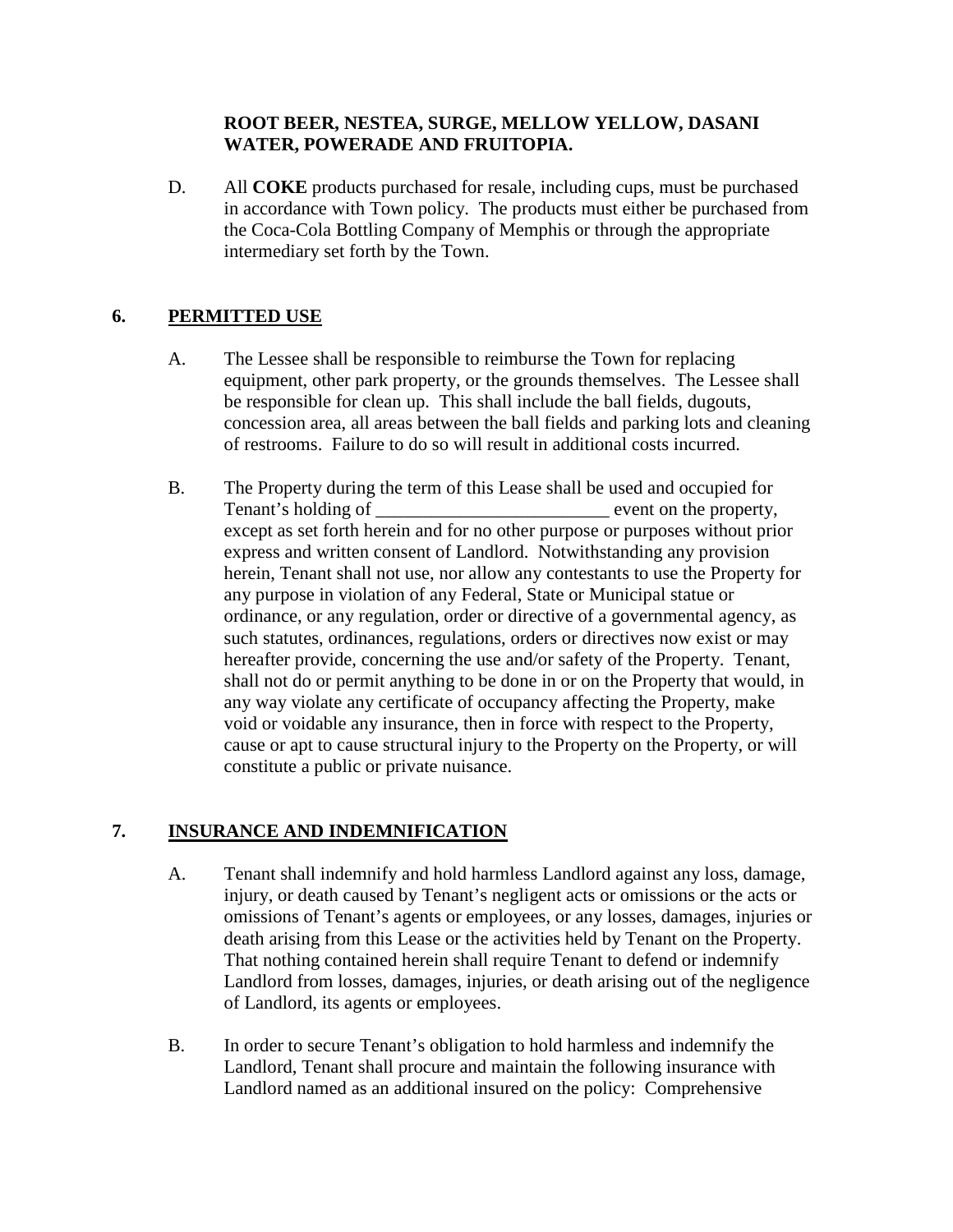General Bodily Injury Liability and Property Damage Liability Insurance, with limits of \$1,000,000.00 for Bodily Injury or Death of Any One Person, \$1,000,000.00 for Bodily Injury or Death of Two or More Persons for Any One Occurrence, and \$100,000.00 for Property Damage for Any One Occurrence.

#### **Tenant, if requested, shall furnish Landlord a Certificate of Insurance evidencing such coverage.**

C. Tenant shall maintain other insurance of a type and amount as reasonably requested by Landlord.

#### D. **Indemnification:**

 Landlord shall not be liable for any loss, injury, death, or damage to persons or property that at any time may be suffered or sustained by Tenant or by any person, whosoever, may at any time be using or occupying or visiting the Property or be in, on, or about the Property, whether the loss, injury, death, or damage shall be caused by or in any way result from or arise out of any act, omission, or negligence of Tenant or any occupant, visitor, or user of any portion of the Property, or shall result from or be caused by any other matters related to things above set forth. Tenant shall indemnify, hold harmless and defend (with legal counsel acceptable to) Landlord, its agents, employees and elected officials against any and all claims, liability, loss or damage whatsoever on account of any such loss, injury, death, or damage. Tenant shall indemnify, hold harmless and defend Landlord for clean-up of hazardous waste or damages or injury of property not caused by Landlord. Tenant waives all claims against Landlord for damages to improvements that are now on or hereafter placed or built on the Property or about the Property and to the Property of Tenant in, on, or about the premises, for injuries to persons or property in or about the Property, from any cause arising at any time.

# **8. DELIVERY, ACCEPTANCE AND SURRENDER OF PREMISES**

Tenant acknowledges that neither Landlord nor its agents have made any representations or warranties as to the suitability of the Property for the conduct of Tenant's business and/or as to the repair and condition of the Property. The Landlord makes no warranties whatsoever herein as to the condition, repair or suitability of the Property. At the expiration or earlier termination of this Lease Agreement, Tenant shall peaceably and quietly quit and surrender to Landlord, the Property in good order and condition subject to the other provisions of this Lease. If Tenant refuses to timely quit and surrender the Property, Tenant shall be considered a holdover Tenant, and Tenant shall pay to Landlord the weekly installments of rent at \$5,000.00 for each week immediately preceding such holding over, for each week or part of a week (without reduction for any such partial month) that Tenant thus remains in possession.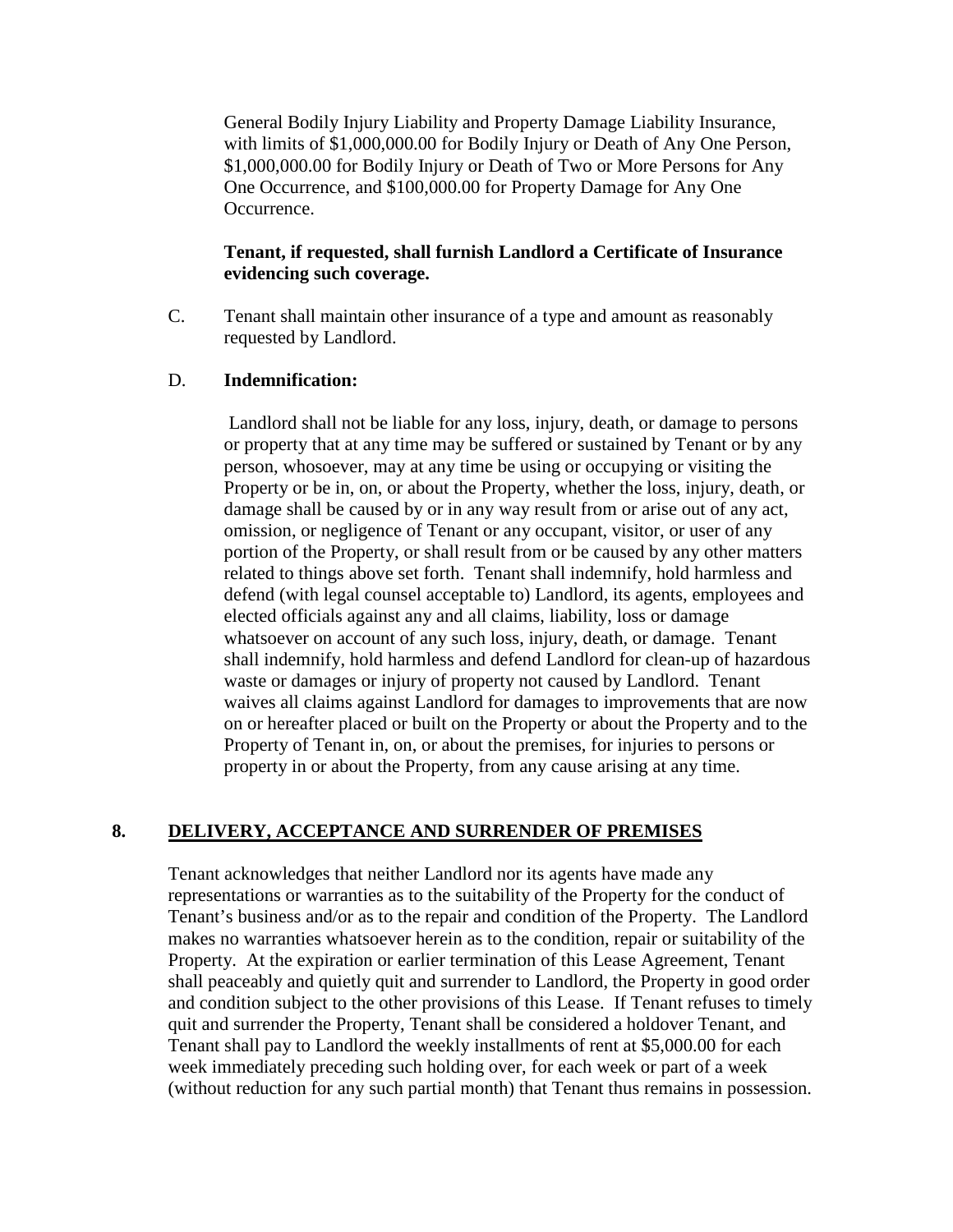In addition, Tenant shall pay Landlord all direct and consequential damages, including attorney fees and costs, sustained by Landlord by reason of Tenant's retention of possession of the Property. Before delivery, Tenant shall remove all business signs placed on the Property by the Tenant and restore the portion of the Property on which they were placed in the same condition as when received.

#### **9. ALTERATIONS AND IMPROVEMENTS**

Tenant shall have the right to temporarily place and install personal property, trade fixtures, equipment and other temporary installations in and upon the Property, and fasten the same to the premises. All personal property, equipment, machinery, trade fixtures and other temporary installations, whether acquired by Tenant at the commencement of the Lease term or placed or installed on the Property by Tenant thereafter, shall remain Tenant's property free and clear of any claim by Landlord. Tenant may have the right to remove the same at any time during the term of this Lease provided that all damage to the Property caused by such removal shall be repaired by Tenant at Tenant's expense. Tenant shall be responsible for keeping the Property aesthetically pleasing and clean and shall not do anything that would decrease and/or degrade the surrounding property owners' property value or the Town of Arlington. All temporary fixtures and improvements shall be removed prior to the termination of the terms of this Lease.

#### **10. SIGNS**

Following Landlord's consent, Tenant shall have the right to place on the Property, at locations selected by Tenant, any signs which are permitted by applicable zoning ordinances and private restrictions. Landlord may refuse consent to any proposed signage that is in Landlord's opinion too large, deceptive, unattractive or otherwise inconsistent with or inappropriate to the Property or use of any other Tenant. Landlord shall assist and cooperate with Tenant in obtaining any necessary permission from governmental authorities or adjoining owners and occupants for Tenant to place or construct the foregoing signs. Tenant shall repair all damage to the Property resulting from the removal of signs installed by Tenant.

#### **11. ENTRY**

Landlord, shall have the right to enter upon the Property at reasonable hours to inspect the same, provided, Landlord shall not thereby unreasonably interfere with Tenant's business on the Leased Property.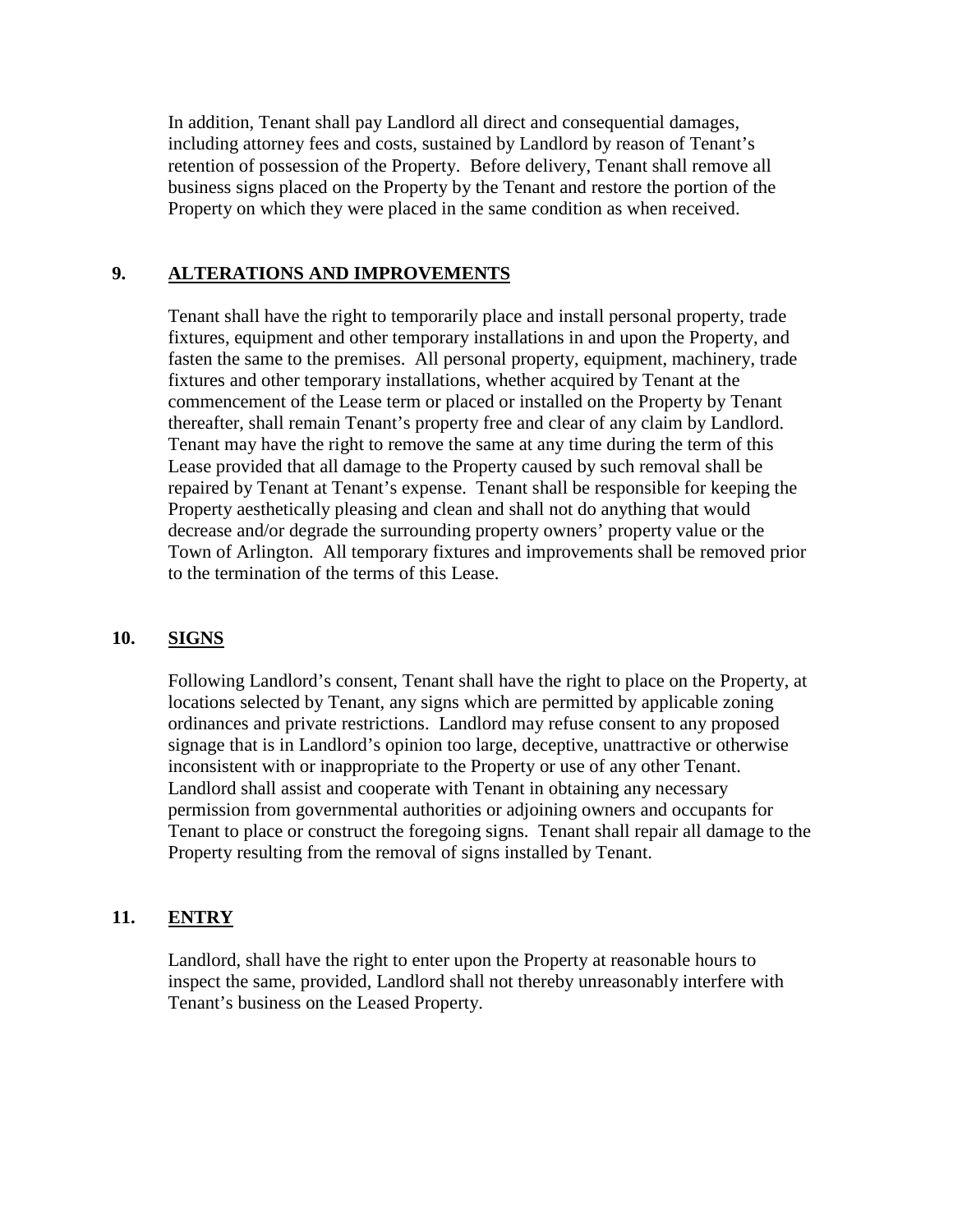# **12. RIGHT TO TERMINATE THIS LEASE**

Upon 24 hours written prior notice to the opposite party either the Tenant or Landlord for any reason, whatsoever, shall have the right to terminate this Lease.

# **13. ACTIONS OF MAYOR AND BOARD OF ALDERMEN**

No provision herein shall in any way whatsoever be interpreted or construed as restricting or prohibiting the Mayor and Board of Aldermen from taking any action or passing any resolution or ordinance that it deems to be in the best interests of the Town of Arlington or citizens thereof, or otherwise carrying out its lawful duties.

# **14. SUBORDINATION**

Tenant accepts this Lease subject and subordinate to any mortgage, deed of trust or other lien presently existing or hereafter arising upon the Property, or upon the Property and to any renewals, refinancing and extensions thereof, but Tenant agrees that any such mortgagee shall have the right at any time to subordinate such mortgage, deed of trust or other lien to this Lease on such terms and subject to such conditions as such mortgagee may deem appropriate in its discretion. Landlord is hereby irrevocably vested with full power and authority to subordinate this Lease to any mortgage, deed of trust or other lien now existing or hereafter placed upon the Property of the Property, and Tenant agrees upon demand to execute such further instruments subordinating this Lease or attorning to the holder of any such liens as Landlord may request. In the event that Tenant should fail to execute any instrument of subordination herein required to be executed by Tenant promptly as requested, Tenant hereby irrevocably constitutes Landlord as its attorney-in-fact to execute such instrument in Tenant's name, place and stead, it being agreed that such power is one coupled with an interest. Tenant agrees that it will from time to time upon request by Landlord execute and deliver to such persons as Landlord shall request a statement in recordable form certifying that this Lease is unmodified and in full force and effect (or if there have been modifications, that the same is in full force and effect as so modified), stating the dates to which rent and other charges payable under this Lease have been paid, stating that Landlord is not in default hereunder (or if Tenant alleges a default stating the nature of such alleged default) and further stating such other matters as Landlord shall reasonably require.

# **15. MECHANIC'S AND MATERIALMEN'S LIENS**

Tenant agrees that during the term of this Lease no mechanic's or materialmen's liens affecting the Property or any improvements thereon shall be suffered to arise, and that in the event any such lien does arise, Tenant shall promptly discharge same, and if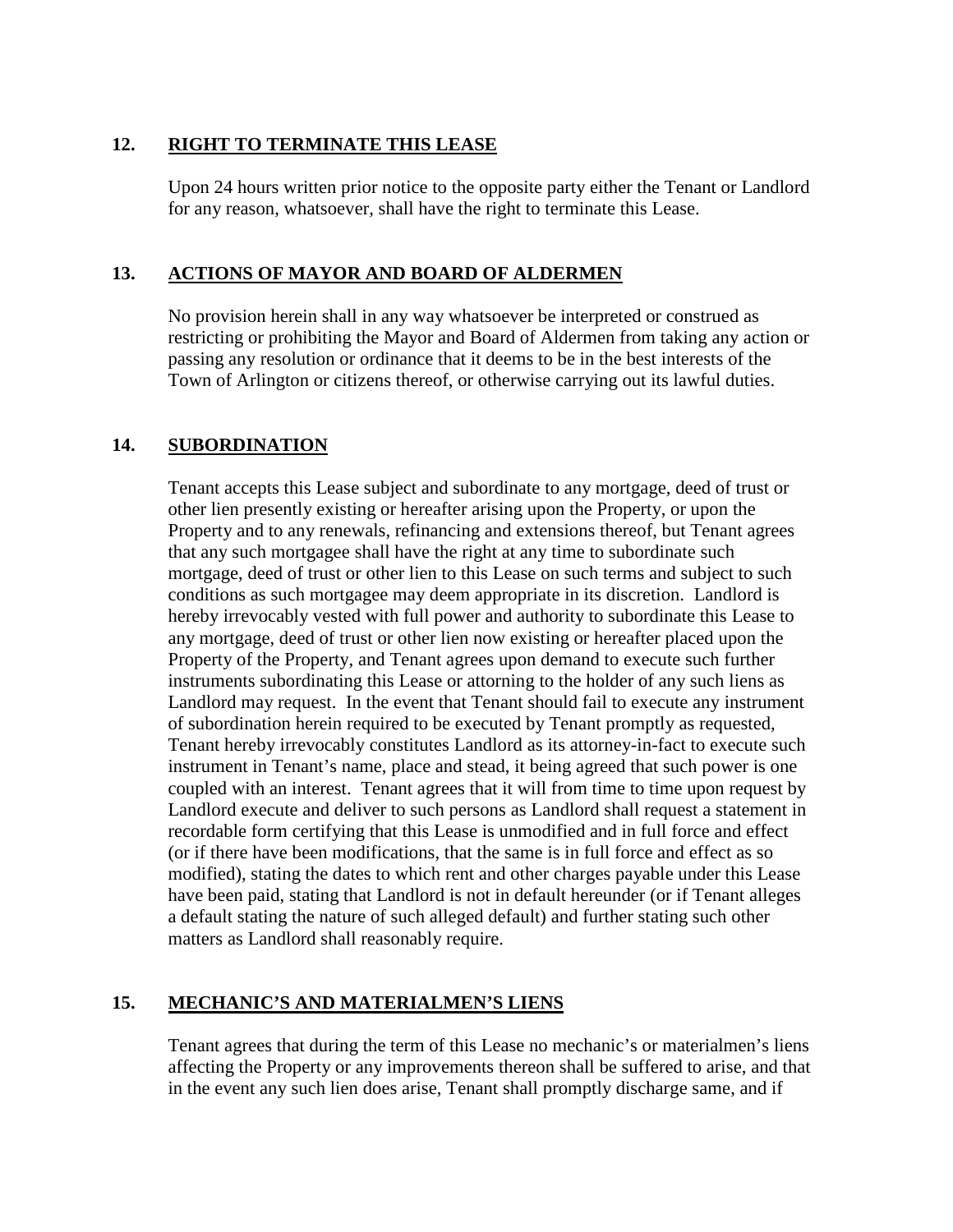default in the payment thereof shall continue for thirty (30) days after receipt of written notice of such lien and demand for its discharge given to Tenant by Landlord, then Landlord shall have the right and privilege, at its option, to pay off the same, and the amount so paid, including expenses, shall at the option of Landlord be an additional fee due from Tenant at the next succeeding fee payment date with interest thereon at the rate of eight percent (8%) per annum from the date on which such payment was made; provided however, that if Tenant denies the validity or amount of any asserted mechanic's or materialmen's lien on the Property or any improvement thereon, then Tenant shall have a reasonable opportunity to contest such validity by appropriate legal proceedings.

#### **16. NOTICE**

Any notice required or permitted under this Lease shall be deemed sufficiently given or served if sent by United States certified mail, return receipt requested, addressed as follows:

 If to Landlord to: Town Recorder Town of Arlington, Tennessee 5854 Airline Road Arlington, Tennessee 38002

with a copy to:

 Law Offices of Charles R. Perkins 284 German Oak, Suite 200 Cordova, Tennessee 38018

If to Tenant to:

Landlord and Tenant shall each have the right from time to time to change the place notice is to be given under this paragraph by written notice thereof to the other party.

#### **17. WAIVER**

No waiver of any default of Landlord or Tenant hereunder shall be implied from any omission to take any action on account of such default if such default persists or is repeated, and no express waiver shall affect any default other than the default specified in the express waiver and that only for the time and to the extent therein stated. One or more waivers by Landlord or Tenant shall not be construed as a waiver of a subsequent breach of the same covenant, term or condition.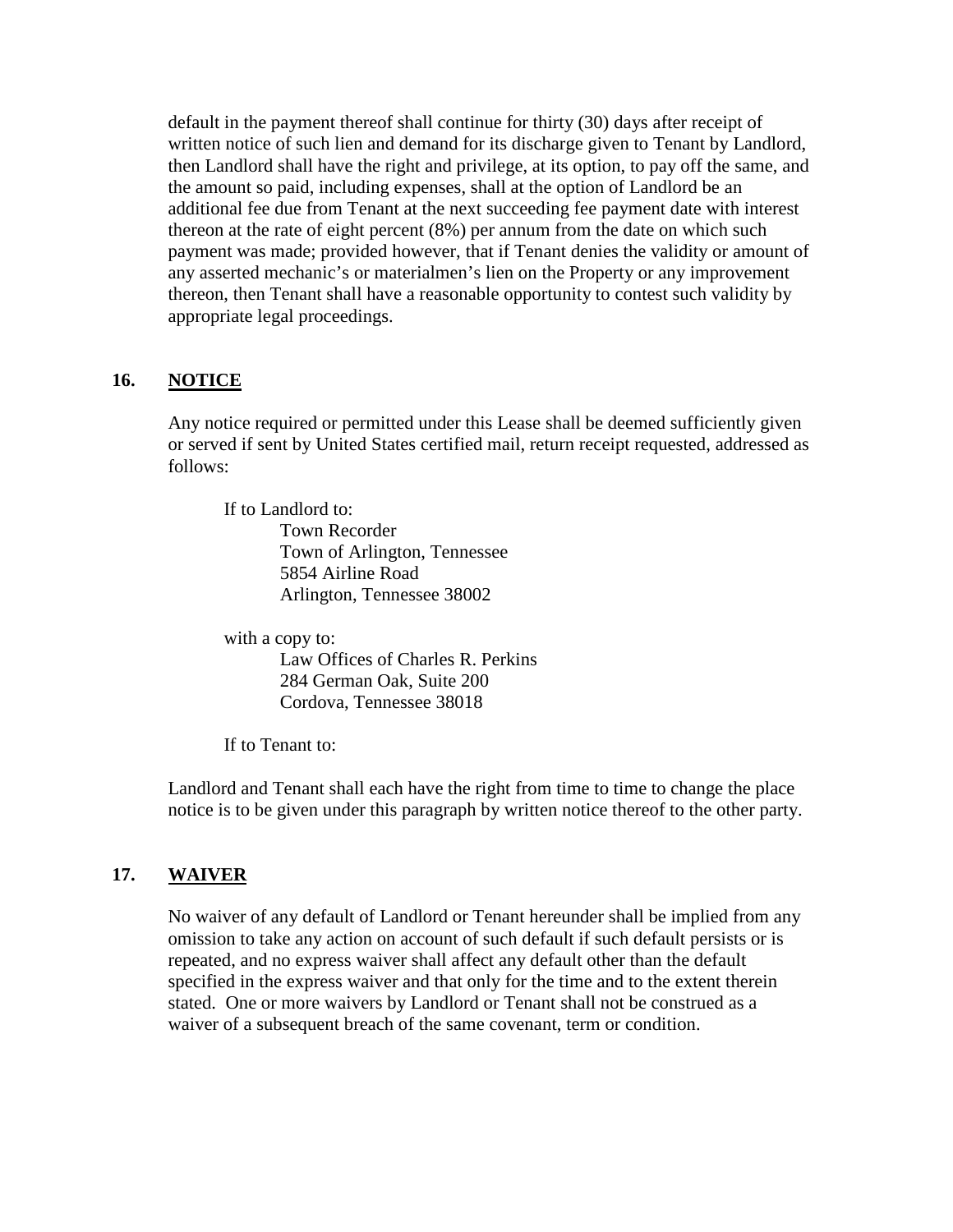#### **18. HEADINGS**

The headings used in this Lease are for convenience of the parties only and shall not be considered in interpreting the meaning of any provision of this Lease.

#### **19. SUCCESSORS**

The provisions of this Lease shall extend to and be binding upon Landlord and Tenant and their respective legal representatives, successors and assigns.

#### **20. COMPLIANCE WITH LAW**

Tenant shall comply with all laws, orders, ordinances and other public requirements now or hereafter pertaining to Tenant's use of the Property.

#### **21. FINAL AGREEMENT**

This Lease terminates and supersedes all prior understandings or agreements on the subject matter hereof. This Lease may be modified only by a further writing that is duly executed by both parties.

# **22. GOVERNING LAW AND VENUE**

Tennessee law shall govern the Lease and any litigation, claim, hearing or suit regarding this Lease transaction contemplated hereby shall be held in Shelby County, Tennessee.

# **23. PROTECTION FROM VIOLATION**

Tenant, during the term of this Lease, will keep and save harmless Landlord from any penalty or damages or charges imposed for any violation of any Federal, State or Municipal laws and ordinances occasioned by acts or omissions of Tenant.

# **24. JOINT LIABILITY**

The individual tenants to this Lease shall be individually and jointly liable for all Tenant obligations herein.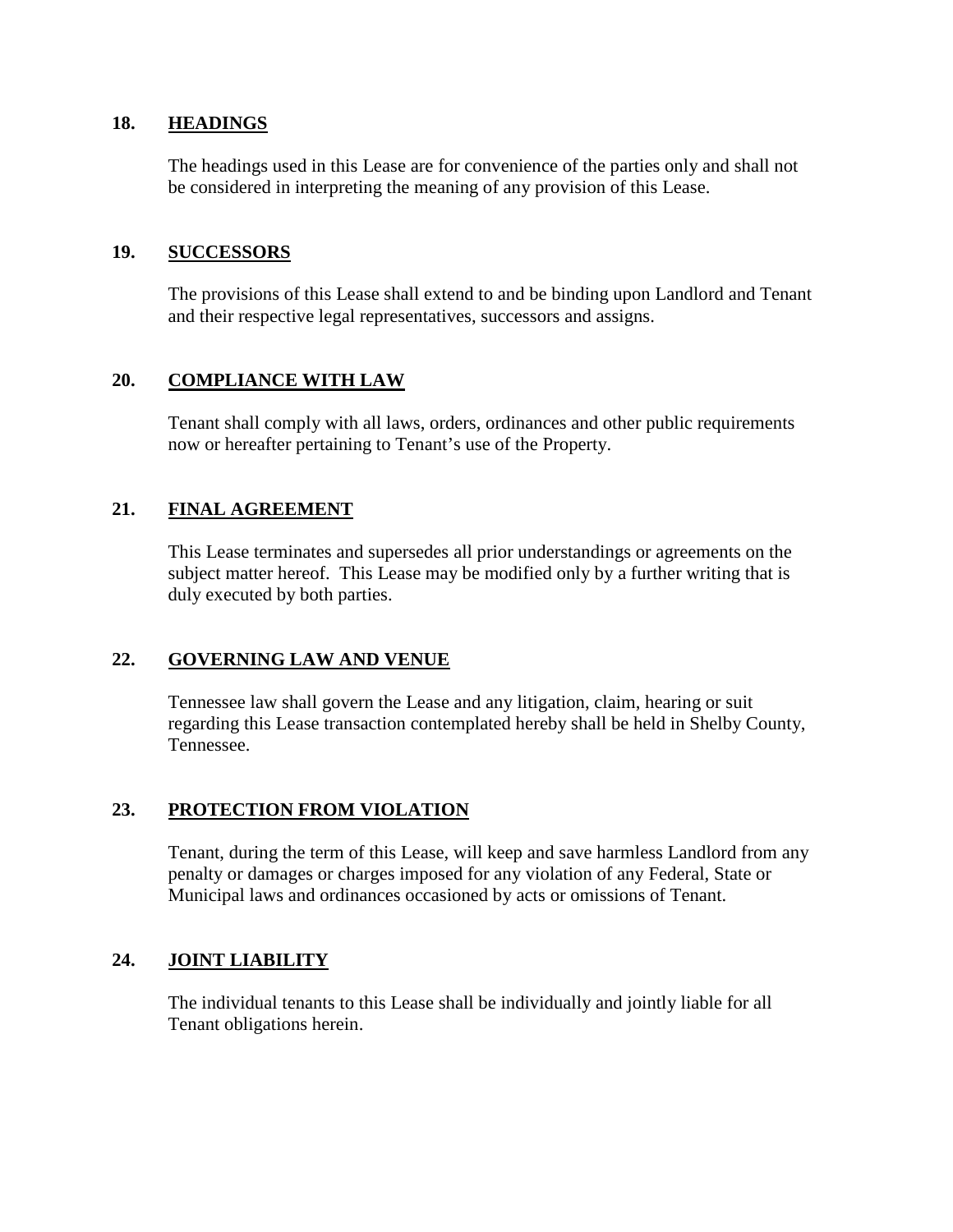#### **25. OTHER**

- A. The Lessee shall be responsible for contacting and making all necessary arrangements with the Shelby County Sheriff's Department, Arlington Fire Department, Shelby County Health Department, and other town, county, or state agencies and the Lessee shall be responsible to pay all additional costs for overtime compensation or otherwise incurred by the departments. The Town of Arlington reserves the right to specify the amount of such support assistance.
- B. The Lessee is specifically charged with the responsibility to obey all Town ordinances, State, Federal and Town rules, hours and regulations.
- C. In case of rain or inclement weather, the Town of Arlington Public Works Director will determine the field playability.
- IN WITNESS WHEREOF, the parties have executed this Lease as of the day and year first above written.

# **TENANT:**

BY: \_\_\_\_\_\_\_\_\_\_\_\_\_\_\_\_\_\_\_\_\_\_\_\_\_\_\_\_\_\_\_\_

TITLE: \_\_\_\_\_\_\_\_\_\_\_\_\_\_\_\_\_\_\_\_\_\_\_\_\_\_\_\_\_

**LANDLORD: TOWN OF ARLINGTON, TENNESSEE** 

BY: \_\_\_\_\_\_\_\_\_\_\_\_\_\_\_\_\_\_\_\_\_\_\_\_\_\_\_\_\_\_\_\_

TITLE: